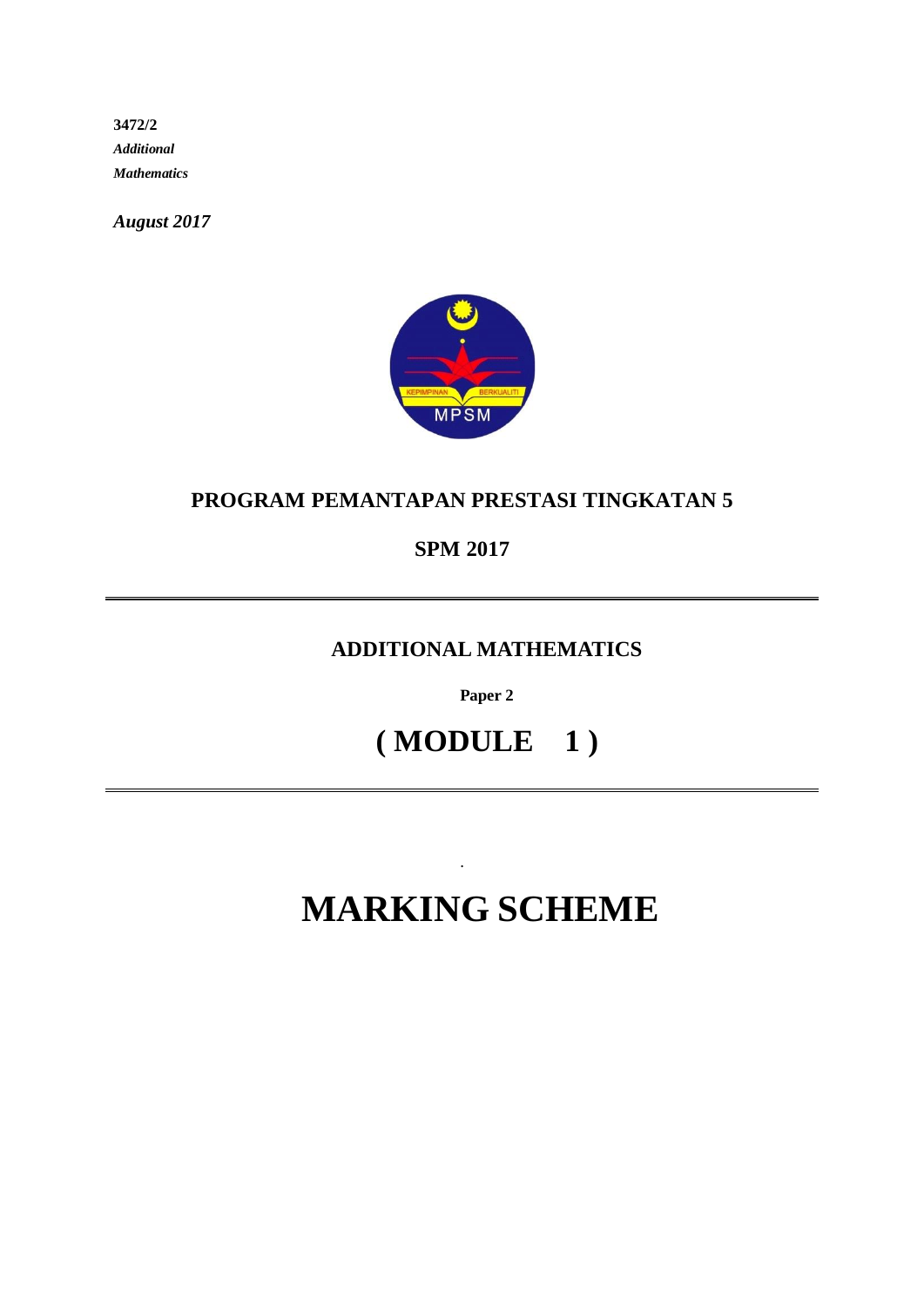### **MARKING SCHEME ADDITIONAL MATHEMATICS TRIAL EXAMINATION AUGUST 2017 MODULE 1 ( PAPER 2 )**

| N <sub>0</sub> . | <b>SOLUTION</b>                                                   | <b>MARKS</b>          |
|------------------|-------------------------------------------------------------------|-----------------------|
| $\mathbf{1}$     | Perimeter = $52$ cm                                               |                       |
|                  | $20 + 4x + 4(4y + x) = 52$                                        |                       |
|                  | <b>or</b>                                                         |                       |
|                  | $5x(4y+x) = \pi x^2 \left(\frac{15y}{\pi}\right)$                 | <b>P1</b>             |
|                  | $(x=0$ diabaikan)                                                 |                       |
|                  | $x=4-2y$ or $y=\frac{4-x}{2}$                                     | P1                    |
|                  | $20y+5x-15xy=0$                                                   |                       |
|                  | $20y+5(4-2y)-15(4-2y)y=0$                                         | Eliminate x/y<br>K1   |
|                  |                                                                   | Solve quadratic<br>K1 |
|                  |                                                                   | equation              |
|                  | $3y^2 - 5y + 2 = 0$<br>$(y-1)(3y-2) = 0$<br>$y = 1, -\frac{2}{3}$ | N1                    |
|                  |                                                                   |                       |
|                  | When $y=1$ , $x=4-2(1)$                                           |                       |
|                  |                                                                   | N1                    |
|                  | $=2$                                                              |                       |
|                  | Base area of the mold = $5(4y+x)$                                 |                       |
|                  | $= 5[4(1)+2]$                                                     | K1                    |
|                  |                                                                   | N1                    |
|                  | $= 30$ cm <sup>2</sup>                                            |                       |
|                  |                                                                   |                       |
|                  |                                                                   |                       |
|                  |                                                                   |                       |
|                  |                                                                   | 8                     |
|                  |                                                                   |                       |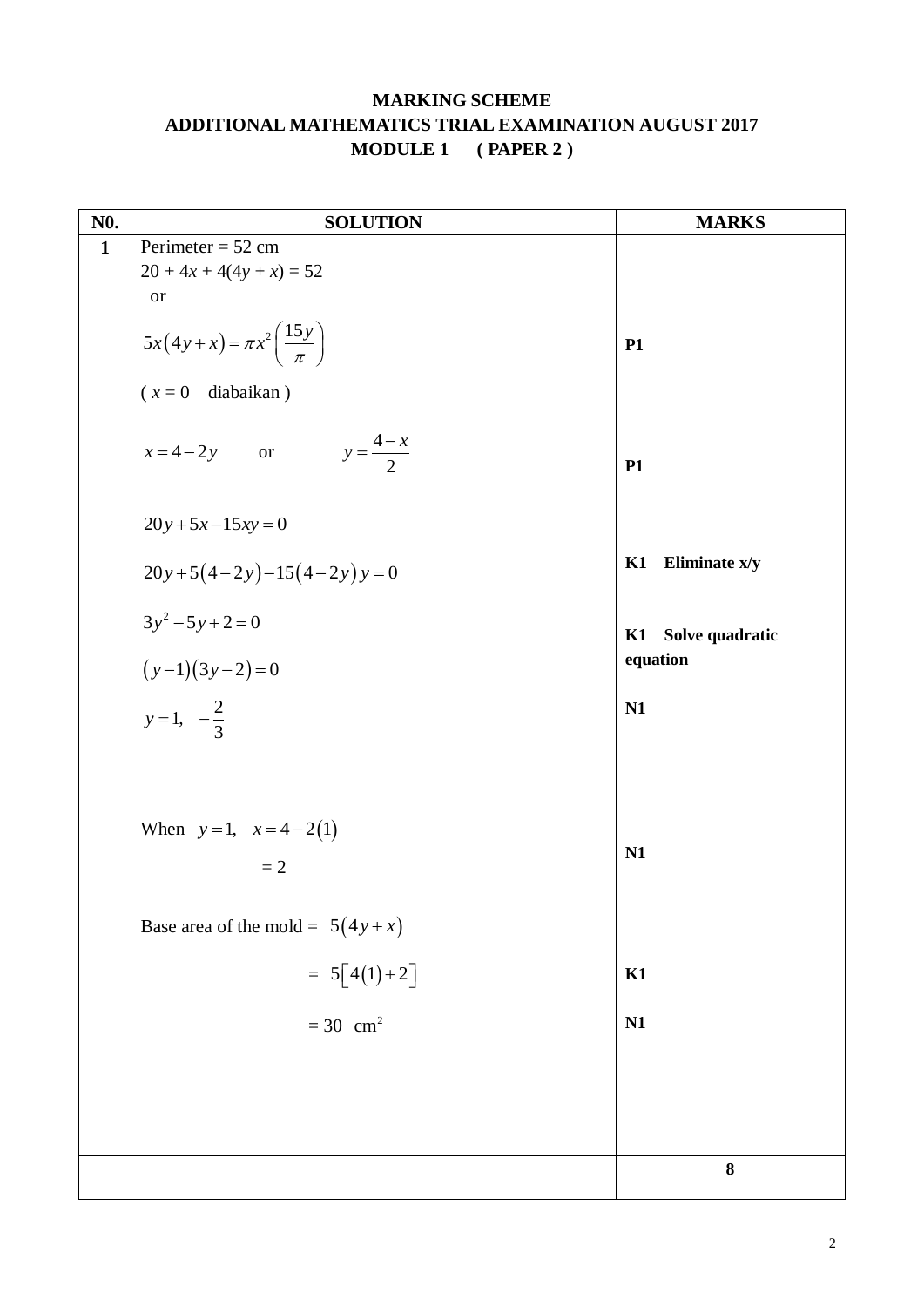| N <sub>0</sub> .        | <b>SOLUTION</b>                                                                | <b>MARKS</b>               |
|-------------------------|--------------------------------------------------------------------------------|----------------------------|
| $\boldsymbol{2}$        |                                                                                |                            |
| (a)                     |                                                                                | K1                         |
| (i)                     | $56 = \frac{\sum x}{10}$ $\sum x = 560$                                        |                            |
|                         |                                                                                |                            |
|                         |                                                                                | N1                         |
|                         |                                                                                |                            |
|                         |                                                                                |                            |
|                         |                                                                                |                            |
|                         |                                                                                | K1                         |
|                         | (ii) $6^2 = \frac{\sum x^2}{10} - 56^2$<br>$\sum x^2 = 31720$                  |                            |
|                         |                                                                                | N1                         |
|                         |                                                                                |                            |
|                         |                                                                                |                            |
|                         |                                                                                |                            |
| (b)                     |                                                                                |                            |
|                         | $\overline{X}_{baru} = \frac{560 + 2(46)}{12}$<br>$\overline{X}_{baru} = 54.3$ |                            |
|                         |                                                                                | N1                         |
|                         |                                                                                |                            |
|                         |                                                                                |                            |
|                         |                                                                                | K1<br>min & sisihan piawai |
|                         | $\sigma = \sqrt{\frac{31720 + 2(46^2)}{12} - 54.33^2}$                         |                            |
|                         |                                                                                | N1                         |
|                         | $\sigma$ = 6.652                                                               |                            |
|                         |                                                                                |                            |
|                         |                                                                                |                            |
|                         |                                                                                |                            |
|                         |                                                                                | $\overline{7}$             |
|                         |                                                                                |                            |
| $\overline{\mathbf{3}}$ |                                                                                |                            |
|                         |                                                                                |                            |
|                         |                                                                                |                            |
| (a)                     | $a = 2176$ , $n = 15$ , $d = 12$                                               |                            |
|                         |                                                                                |                            |
|                         |                                                                                |                            |
|                         | $T_{15} = 120 + 14(120)$                                                       | K1                         |
|                         | $= 1800$                                                                       |                            |
|                         |                                                                                |                            |
|                         | $Total = 1800 + 2176$                                                          |                            |
|                         | $= 3976$                                                                       | K1                         |
|                         |                                                                                | N1                         |
|                         |                                                                                |                            |
|                         |                                                                                |                            |
|                         |                                                                                |                            |
|                         |                                                                                |                            |
|                         |                                                                                |                            |
|                         |                                                                                |                            |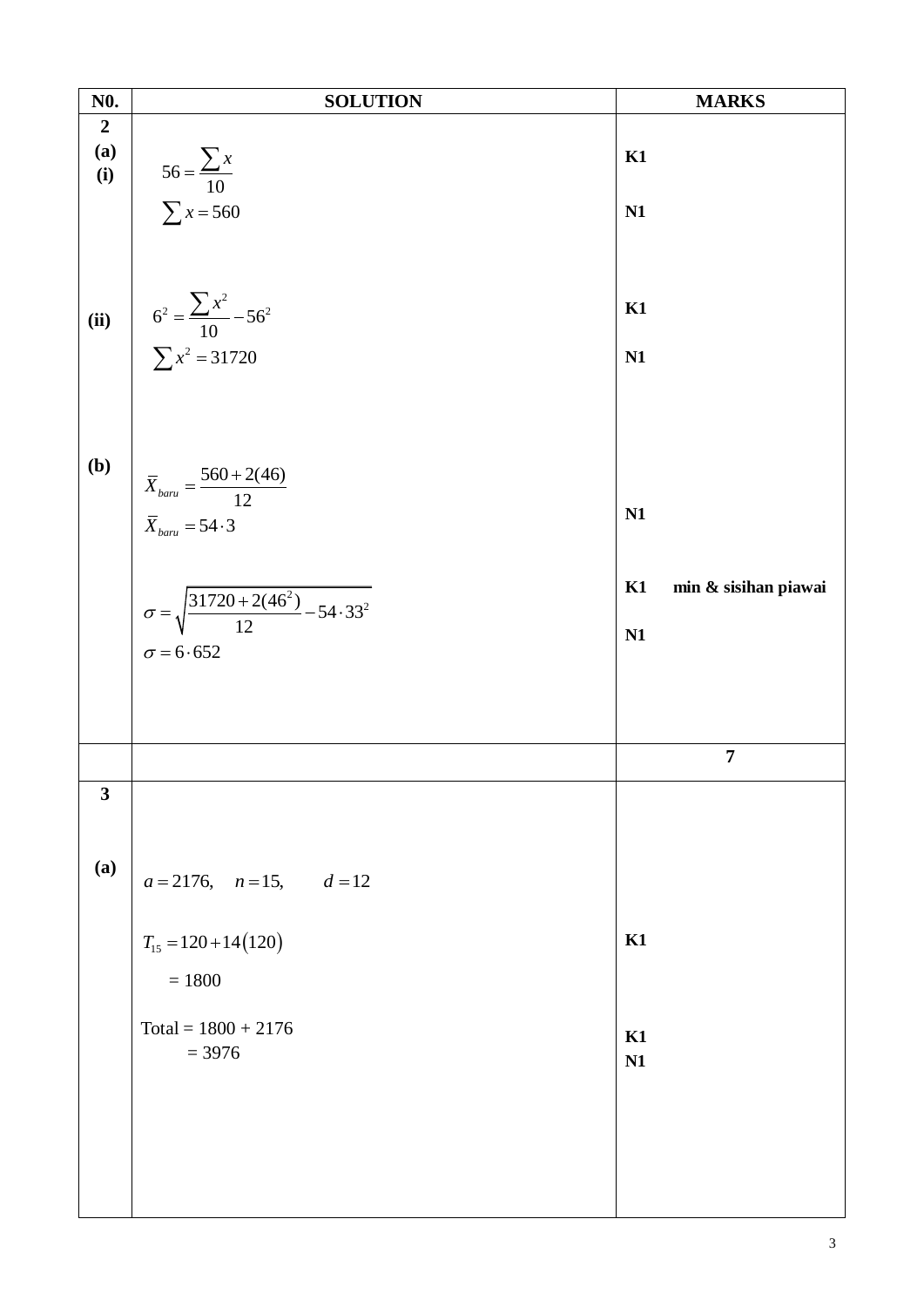| (b)                     | $a = 4096$ , $r = \frac{1}{2}$                                    | <b>P1</b>               |
|-------------------------|-------------------------------------------------------------------|-------------------------|
|                         |                                                                   |                         |
|                         |                                                                   |                         |
|                         |                                                                   |                         |
|                         | $ar^{n-1} = 1$                                                    |                         |
|                         |                                                                   |                         |
|                         |                                                                   |                         |
|                         |                                                                   |                         |
|                         |                                                                   |                         |
|                         |                                                                   | K1                      |
|                         | $(4096)\left(\frac{1}{2}\right)^{n-1}=1$                          |                         |
|                         |                                                                   |                         |
|                         |                                                                   |                         |
|                         |                                                                   |                         |
|                         | $\left(\frac{1}{2}\right)^{n-1} = \frac{1}{4096}$                 |                         |
|                         |                                                                   |                         |
|                         |                                                                   |                         |
|                         |                                                                   |                         |
|                         | $\left(\frac{1}{2}\right)^{n-1} = \left(\frac{1}{2}\right)^{12}$  |                         |
|                         |                                                                   |                         |
|                         |                                                                   |                         |
|                         | $n-1=12$                                                          |                         |
|                         |                                                                   |                         |
|                         | $n = 13$                                                          |                         |
|                         |                                                                   |                         |
|                         |                                                                   |                         |
|                         | All fish all going to die when $n = 14$ .<br>$\ddot{\cdot}$       | N1                      |
|                         | On 28 June 2017.                                                  |                         |
|                         |                                                                   |                         |
|                         |                                                                   |                         |
|                         |                                                                   |                         |
|                         |                                                                   |                         |
|                         |                                                                   | 6                       |
|                         |                                                                   |                         |
|                         |                                                                   |                         |
| $\overline{\mathbf{4}}$ | (a)                                                               |                         |
|                         |                                                                   |                         |
|                         |                                                                   |                         |
|                         |                                                                   |                         |
|                         | $RS = RP + PS$                                                    | find (a) triangle<br>K1 |
|                         |                                                                   | OR b(ii)<br>law         |
|                         |                                                                   |                         |
|                         |                                                                   | quadrilateral law       |
|                         | $=2p+\left(-\frac{10}{3}p+\frac{2}{3}q\right)$                    | (for RS or ST)          |
|                         |                                                                   |                         |
|                         |                                                                   |                         |
|                         | $=-\frac{4}{3}p+\frac{2}{3}q$                                     |                         |
|                         |                                                                   |                         |
|                         |                                                                   | N1                      |
|                         |                                                                   |                         |
|                         | $\overrightarrow{ST} = \overrightarrow{SQ} + \overrightarrow{QT}$ |                         |
|                         |                                                                   |                         |
|                         |                                                                   |                         |
|                         | $=\frac{1}{3}(-5p+q)+\mu q-q$                                     |                         |
|                         |                                                                   |                         |
|                         |                                                                   |                         |
|                         |                                                                   | N1                      |
|                         | $=-\frac{5}{3}p-\frac{2}{3}q+\mu q$                               |                         |
|                         |                                                                   |                         |
|                         |                                                                   |                         |
|                         |                                                                   |                         |
|                         |                                                                   |                         |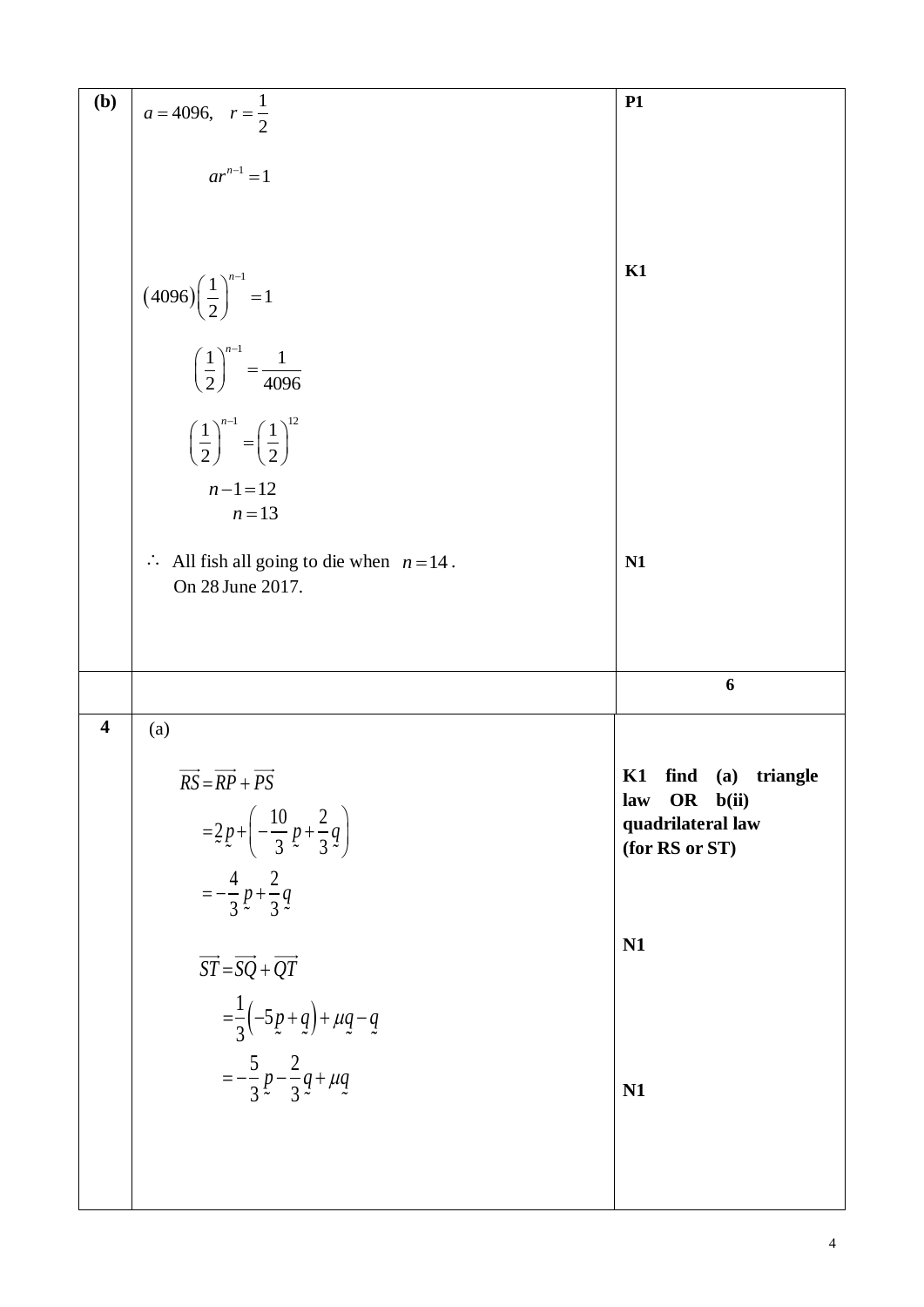|     | (b)                                                                                                    | K1                                  |
|-----|--------------------------------------------------------------------------------------------------------|-------------------------------------|
|     | $\overrightarrow{RS} = \lambda \overrightarrow{ST}$                                                    |                                     |
|     | $-\frac{4}{3}p+\frac{2}{3}q = \lambda \left(-\frac{5}{3}p-\frac{2}{3}q+\mu q\right)$                   |                                     |
|     | $-\frac{4}{3} = \lambda \left(-\frac{5}{3}\right)$                                                     | K1                                  |
|     | $\lambda = \frac{4}{5}$                                                                                | N1                                  |
|     |                                                                                                        |                                     |
|     | $rac{2}{3} = \frac{4}{5} \left( \mu - \frac{2}{3} \right)$                                             | K1                                  |
|     | $\mu = \frac{3}{2}$                                                                                    | N <sub>1</sub>                      |
|     |                                                                                                        |                                     |
|     |                                                                                                        |                                     |
|     |                                                                                                        | 8                                   |
| 5   |                                                                                                        |                                     |
| (a) | $5^{n+2} + 10(5^{n-1}) - 17(5^n)$                                                                      |                                     |
|     | $=25(5^n)+10(5^n)(\frac{1}{5})-17(5^n)$                                                                | K1                                  |
|     | $= (25 + 2 - 17)(5^n)$                                                                                 |                                     |
|     | $= 10(5^n)$                                                                                            | N <sub>1</sub>                      |
|     |                                                                                                        |                                     |
|     |                                                                                                        |                                     |
| (b) | $\frac{\log_3 q}{\log_3 3} \times \frac{4 \log_3 3}{\log_3 p} \times \frac{3q \log_3 p}{\log_3 q} = 9$ | K1 for change base,<br>K1 for power |
|     | $12q = 9$                                                                                              |                                     |
|     | $q = \frac{3}{4}$                                                                                      | N1                                  |
|     |                                                                                                        |                                     |
|     |                                                                                                        | 5                                   |
|     |                                                                                                        |                                     |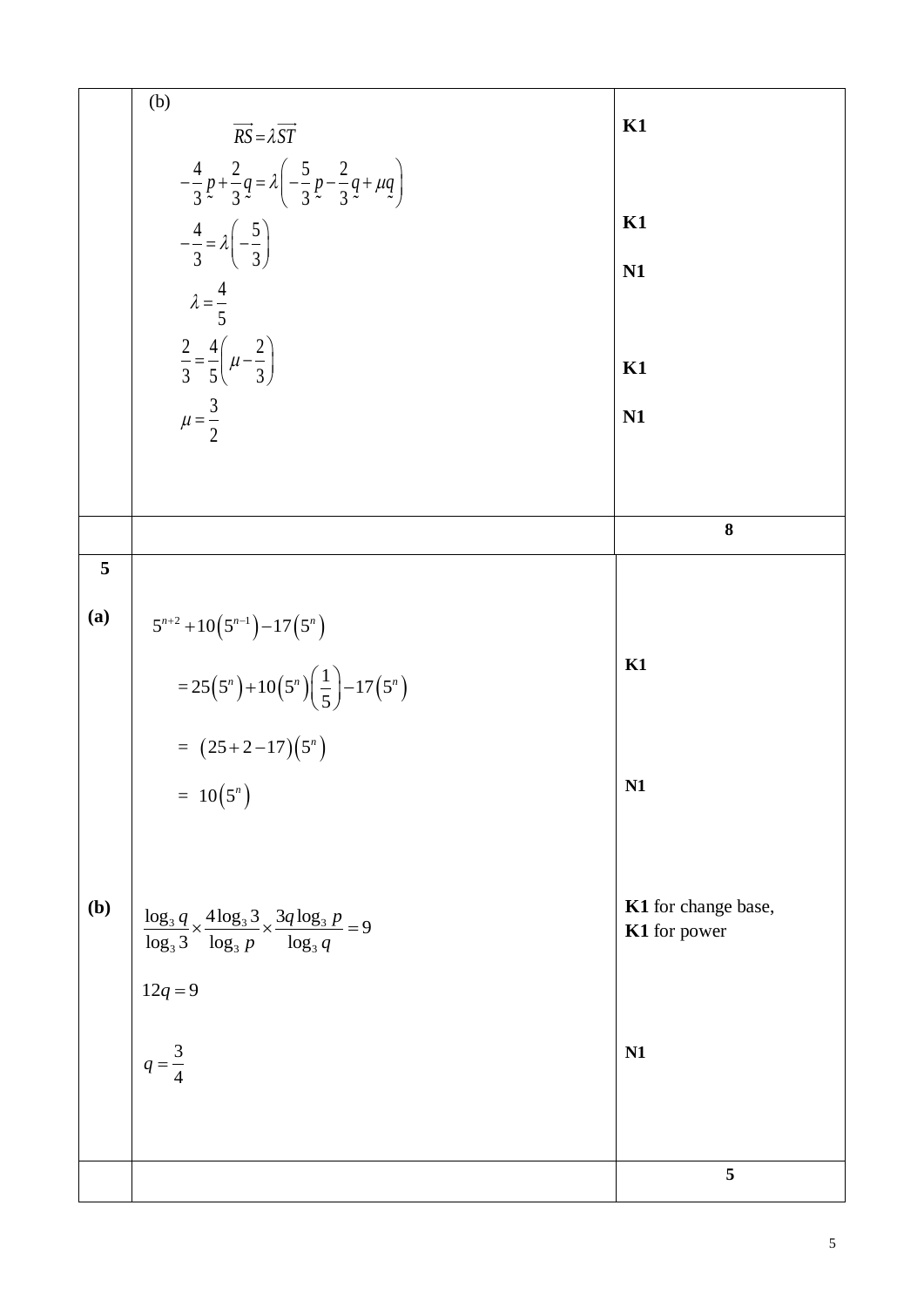| N <sub>0</sub> . | <b>SOLUTION</b>                                                                                                                                                                                          | <b>MARKS</b>                                                  |
|------------------|----------------------------------------------------------------------------------------------------------------------------------------------------------------------------------------------------------|---------------------------------------------------------------|
| 6                | (a)<br>$p = 0.85$ $q = 0.15$<br>P(X>8)<br>$= P(X=9) + P(X=10)$                                                                                                                                           | <b>P1</b><br>K1 use ${}^nC_r p^r q^{n-r}$                     |
|                  | $= {}^{10}C_9 (0.85)^9 (0.15) + {}^{10}C_9 (0.85)^{10} (0.15)^0$<br>$= 0.5443$                                                                                                                           | N1                                                            |
|                  | (b)<br>$P(7.96 \le X \le 8.03)$<br>$=\left(\frac{7\cdot 96-8}{0\cdot 1}\leq z\leq \frac{8\cdot 03-8}{0\cdot 1}\right)$<br>$= P(-0.4 \le z \le 0.3)$<br>$= 1 - P(z \ge 0.4) - P(z \ge 0.3)$<br>$= 0.2733$ | Use score-z<br>K1<br>$Z = \frac{X - \mu}{\sigma}$<br>K1<br>N1 |
|                  |                                                                                                                                                                                                          | 6                                                             |
|                  |                                                                                                                                                                                                          |                                                               |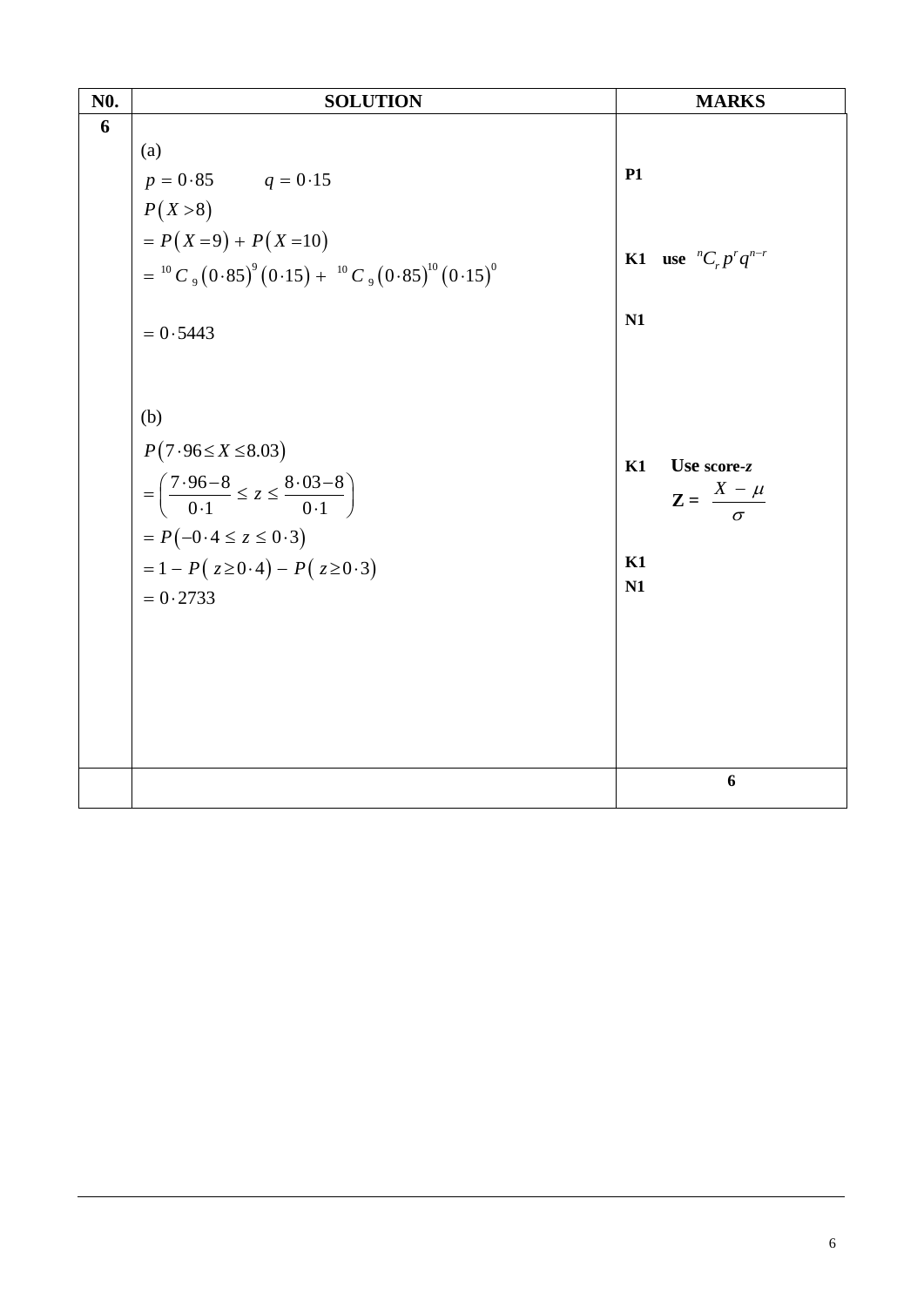| N <sub>0</sub> . | <b>SOLUTION</b>                                                | <b>MARKS</b>                                     |
|------------------|----------------------------------------------------------------|--------------------------------------------------|
| $\overline{7}$   |                                                                |                                                  |
|                  | (a)                                                            |                                                  |
|                  | $\sin x \cot^2 x + \sin x$                                     |                                                  |
|                  | $=$ sin x $\left(\cot^2 x + 1\right)$                          |                                                  |
|                  | $=$ sin x cosec <sup>2</sup> x                                 | K1                                               |
|                  | $= \cos ecx$                                                   | N1                                               |
|                  |                                                                |                                                  |
|                  |                                                                |                                                  |
|                  | (b)                                                            | graph cosine curve<br><b>P1</b>                  |
|                  | (i) $y = 2 \cos \frac{3}{2} x$                                 | P1<br>amplitude<br>$\boldsymbol{2}$              |
|                  |                                                                | cycle $\frac{3}{2}$ cycle 0 to $2\pi$<br>P1      |
|                  |                                                                |                                                  |
|                  | (ii)                                                           |                                                  |
|                  |                                                                |                                                  |
|                  | $\mathcal{Y}$                                                  |                                                  |
|                  | $y = 1 - f(x)$<br>$\overline{\mathbf{3}}$                      |                                                  |
|                  |                                                                |                                                  |
|                  |                                                                | <b>P1</b> $-f(x)$                                |
|                  |                                                                |                                                  |
|                  |                                                                | shifted graph<br>P1                              |
|                  | $rac{4}{3}\pi$                                                 | $1-2 \cos \frac{3}{2} x$                         |
|                  | $2\pi$<br>$\overline{O}$<br>$rac{2}{3}\pi$<br>$\boldsymbol{x}$ |                                                  |
|                  |                                                                | $y = \frac{x}{\pi} - \frac{3}{2}$<br>K1          |
|                  | $y = \frac{x}{\pi} - \frac{3}{2}$                              |                                                  |
|                  |                                                                |                                                  |
|                  |                                                                |                                                  |
|                  |                                                                |                                                  |
|                  |                                                                |                                                  |
|                  | (iii)                                                          |                                                  |
|                  | $\frac{5}{2} - f(x) - \frac{x}{\pi} = 0$                       |                                                  |
|                  |                                                                |                                                  |
|                  | $y = \frac{x}{\pi} - \frac{3}{2}$                              | equation $y = \frac{x}{\pi} - \frac{3}{2}$<br>N1 |
|                  |                                                                |                                                  |
|                  | Number of solutions $= 2$                                      | N1                                               |
|                  |                                                                |                                                  |
|                  |                                                                |                                                  |
|                  |                                                                | 10                                               |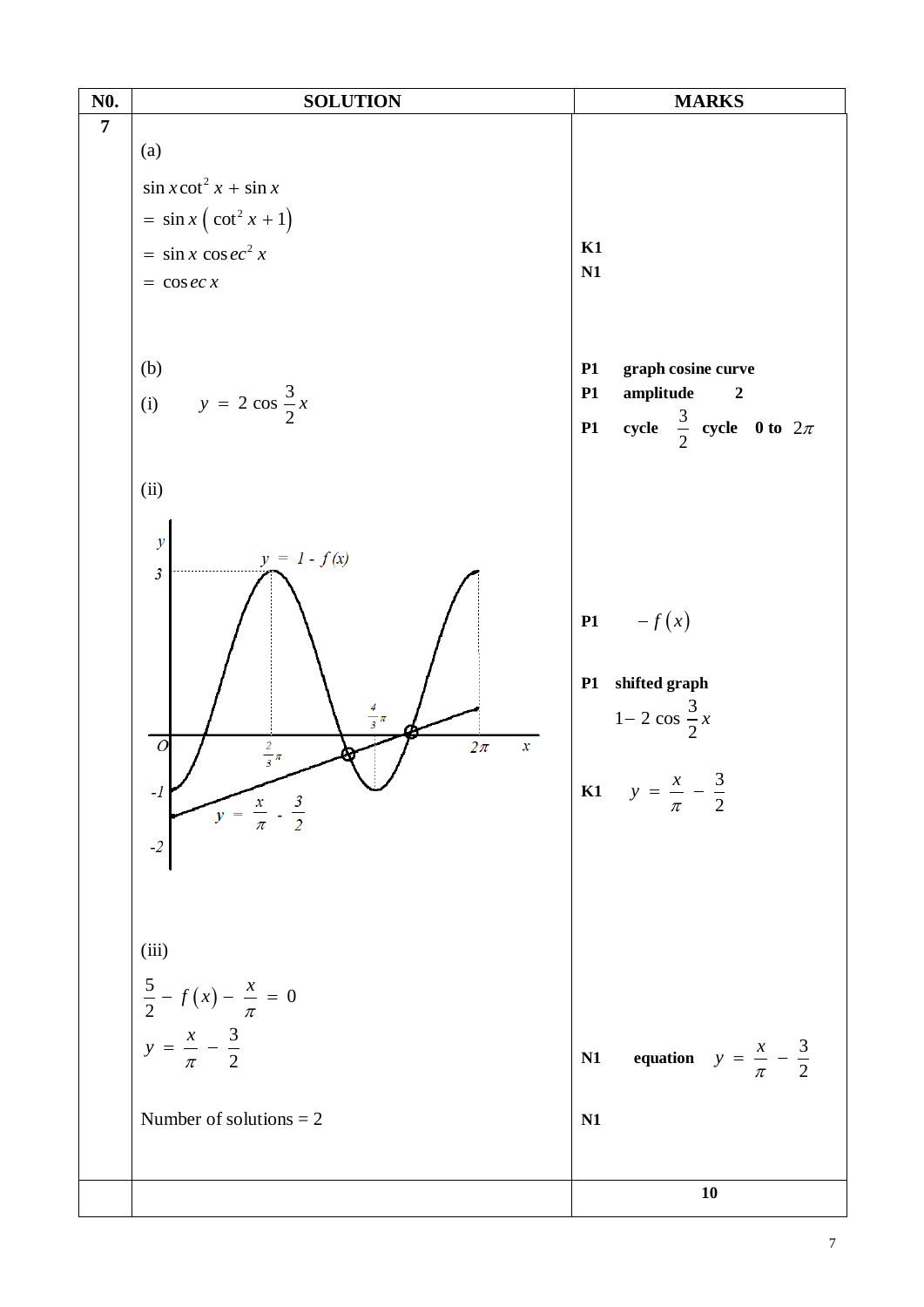| <b>N0.</b>                 | <b>SOLUTION</b>                                                         | <b>MARKS</b>             |
|----------------------------|-------------------------------------------------------------------------|--------------------------|
| $\bf{8}$                   |                                                                         |                          |
| (a)                        |                                                                         |                          |
|                            | $\sin \angle AOD = \frac{5}{10}$                                        | K1                       |
|                            |                                                                         | N1                       |
|                            | $\angle AOD = 0.5236rad$                                                | $\theta$ in rad          |
|                            |                                                                         |                          |
|                            |                                                                         |                          |
| <b>(b)</b>                 | $S_{AD} = 10 \times 0.5236$                                             |                          |
|                            | $= 5.236$                                                               | Use $s = r\theta$<br>K1  |
|                            |                                                                         |                          |
|                            |                                                                         |                          |
|                            |                                                                         |                          |
|                            | $DC = \frac{1}{5} \times 10$                                            | K1                       |
|                            |                                                                         |                          |
|                            | $=2$                                                                    |                          |
|                            |                                                                         |                          |
|                            |                                                                         |                          |
|                            | $Perimeter = 5.236 + 2 + 5 + 8$                                         | K1                       |
|                            | $= 20.24$                                                               | N1                       |
|                            |                                                                         |                          |
|                            |                                                                         |                          |
|                            |                                                                         |                          |
| $\left( \mathbf{c}\right)$ | Luas = $\frac{1}{2}$ (8+12)5 – $\frac{1}{2}$ (10) <sup>2</sup> (0.5236) | K1 K1 K1 Use formula     |
|                            |                                                                         | $A=\frac{1}{2}r^2\theta$ |
|                            | $= 23.82$                                                               | $\overline{a}$           |
|                            |                                                                         | N1                       |
|                            |                                                                         |                          |
|                            |                                                                         |                          |
|                            |                                                                         |                          |
|                            |                                                                         |                          |
|                            |                                                                         |                          |
|                            |                                                                         |                          |
|                            |                                                                         |                          |
|                            |                                                                         |                          |
|                            |                                                                         |                          |
|                            |                                                                         |                          |
|                            |                                                                         |                          |
|                            |                                                                         |                          |
|                            |                                                                         | ${\bf 10}$               |
|                            |                                                                         |                          |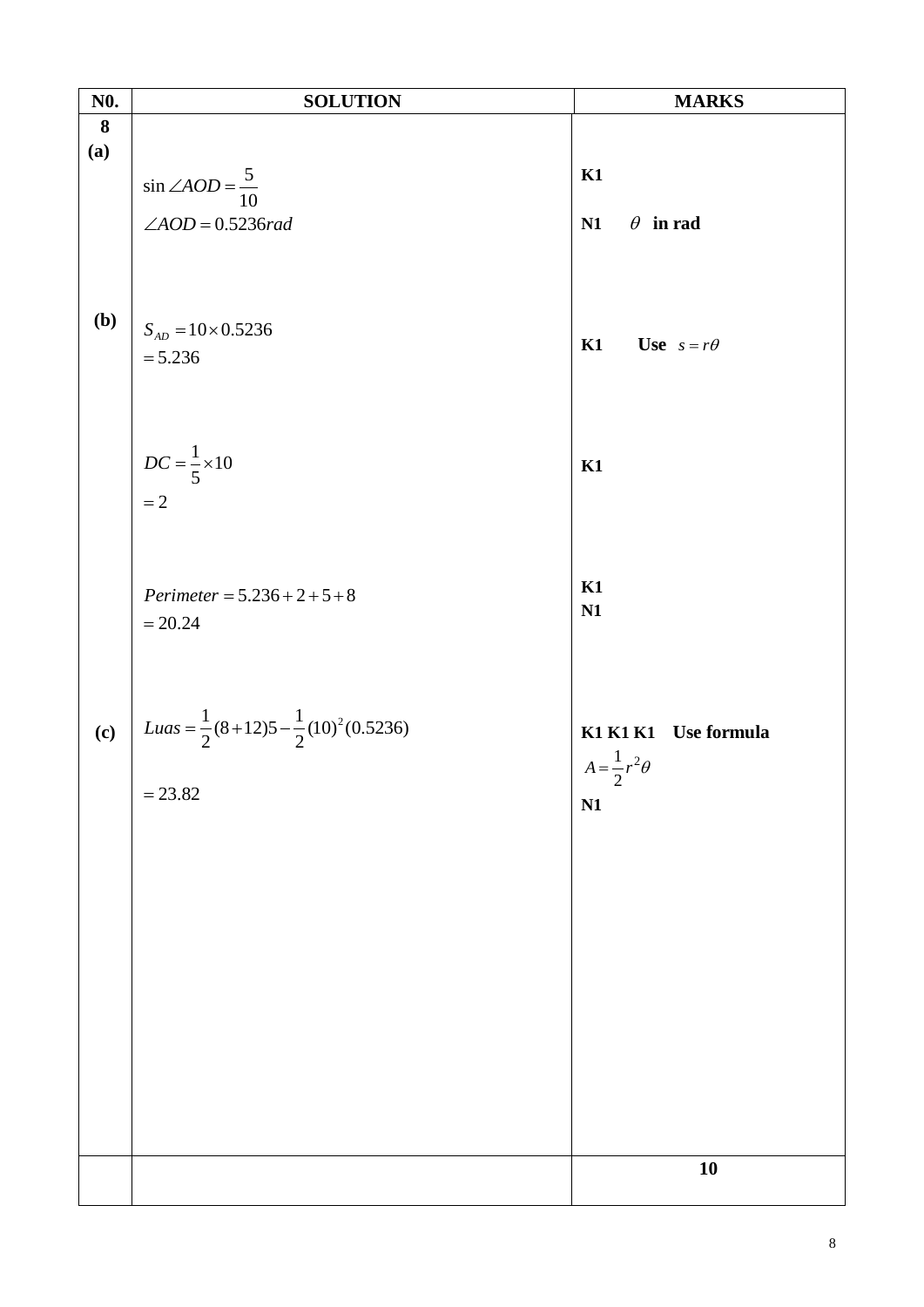| <b>N0.</b>       | <b>SOLUTION</b>                                                                        | <b>MARKS</b>                                            |
|------------------|----------------------------------------------------------------------------------------|---------------------------------------------------------|
| $\boldsymbol{9}$ |                                                                                        |                                                         |
| (a)              | $C\left( 1,5\right)$                                                                   | <b>P1</b>                                               |
|                  | $\left  F = \left( \frac{7+2}{3}, \frac{-1+10}{3} \right) \right $<br>= (3,3)          | K1<br>N1                                                |
| (b)              | $D(-1, 1)$                                                                             | <b>P1</b>                                               |
|                  | $m_{BC} = \frac{5+1}{1-7}$<br>$=-1$<br>$y-1=1(x+1)$<br>$y = x + 2$                     | for using $m_1m_2 = -1$ to<br>K1<br>form equation<br>N1 |
| (c)              |                                                                                        |                                                         |
|                  | Area of quadrilateral                                                                  |                                                         |
|                  | $=\frac{1}{2}\begin{vmatrix} 1 & 7 & -1 & -1 & 1 \\ 5 & -1 & -1 & 1 & 5 \end{vmatrix}$ |                                                         |
|                  | = $\frac{1}{2}$ [(-1-7-1-5)-(12+1+1+1)]                                                | K1                                                      |
|                  | $= 14.5$ unit <sup>2</sup>                                                             | N1                                                      |
| (d)              | $PA = AD$<br>$\sqrt{(x+1)^2 + (y+1)^2} = \sqrt{(-1+1)^2 + (1+1)^2}$                    | K1                                                      |
|                  |                                                                                        |                                                         |
|                  | $x^2 + y^2 + 2x + 2y - 2 = 0$                                                          | N1                                                      |
|                  |                                                                                        |                                                         |
|                  |                                                                                        | 10                                                      |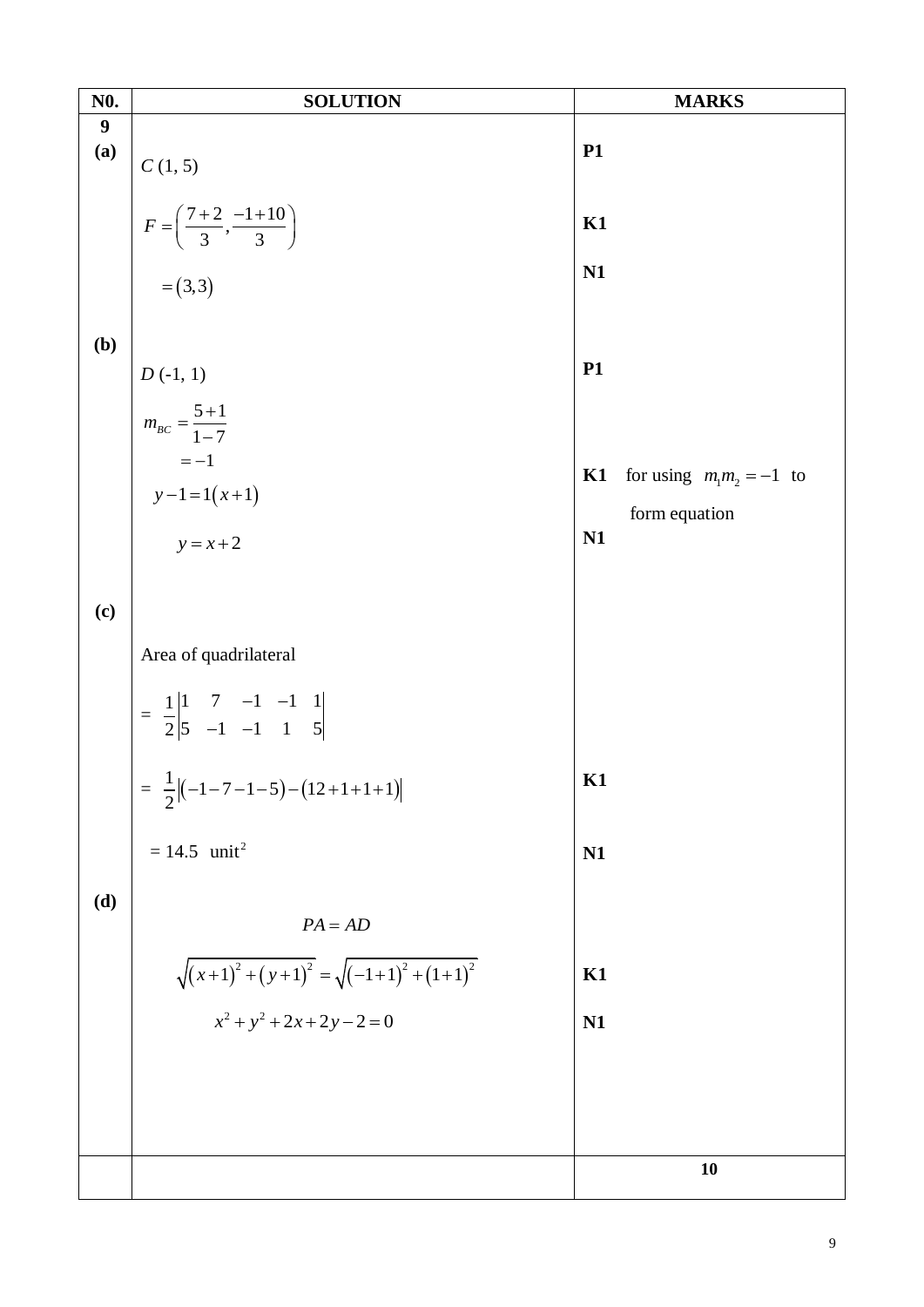| N <sub>0</sub> .           | <b>SOLUTION</b>                                                                                                                |    | <b>MARKS</b>                              |
|----------------------------|--------------------------------------------------------------------------------------------------------------------------------|----|-------------------------------------------|
| 10                         |                                                                                                                                |    |                                           |
| (a)                        |                                                                                                                                | K1 |                                           |
|                            | $(9-x)^2 = 9(x+1)$<br>$(x-24)(x-3) = 0$                                                                                        | K1 |                                           |
|                            | (3, 6)                                                                                                                         | N1 |                                           |
| (b)                        |                                                                                                                                |    |                                           |
|                            | Area of trapezium = $\frac{1}{2}(3+9)6$<br>$= 36$                                                                              | K1 |                                           |
|                            | Area = $\int_3^6 (\frac{y^2}{2} - 1) dy = \left[ \frac{y^3}{27} - y \right]_2^6$                                               | K1 | integrate and sub. the                    |
|                            | $=4$                                                                                                                           |    | limit correctly                           |
|                            | Area of shaded region = $36-4$                                                                                                 | K1 |                                           |
|                            | 32                                                                                                                             | N1 |                                           |
|                            |                                                                                                                                |    |                                           |
| $\left( \mathbf{c}\right)$ |                                                                                                                                |    |                                           |
|                            | $v = \pi \int_0^3 \left(\frac{y^2}{9} - 1\right)^2 dy$<br>= $\pi \int_0^3 \left(\frac{y^4}{81} - \frac{2y^2}{9} + 1\right) dy$ | K1 |                                           |
|                            | $= \pi \left[ \frac{y^5}{405} - \frac{2y^3}{27} + y \right]_0^3$                                                               | K1 | integrate and sub. the<br>limit correctly |
|                            | $=1.6\pi$                                                                                                                      | N1 |                                           |
|                            |                                                                                                                                |    |                                           |
|                            |                                                                                                                                |    | 10                                        |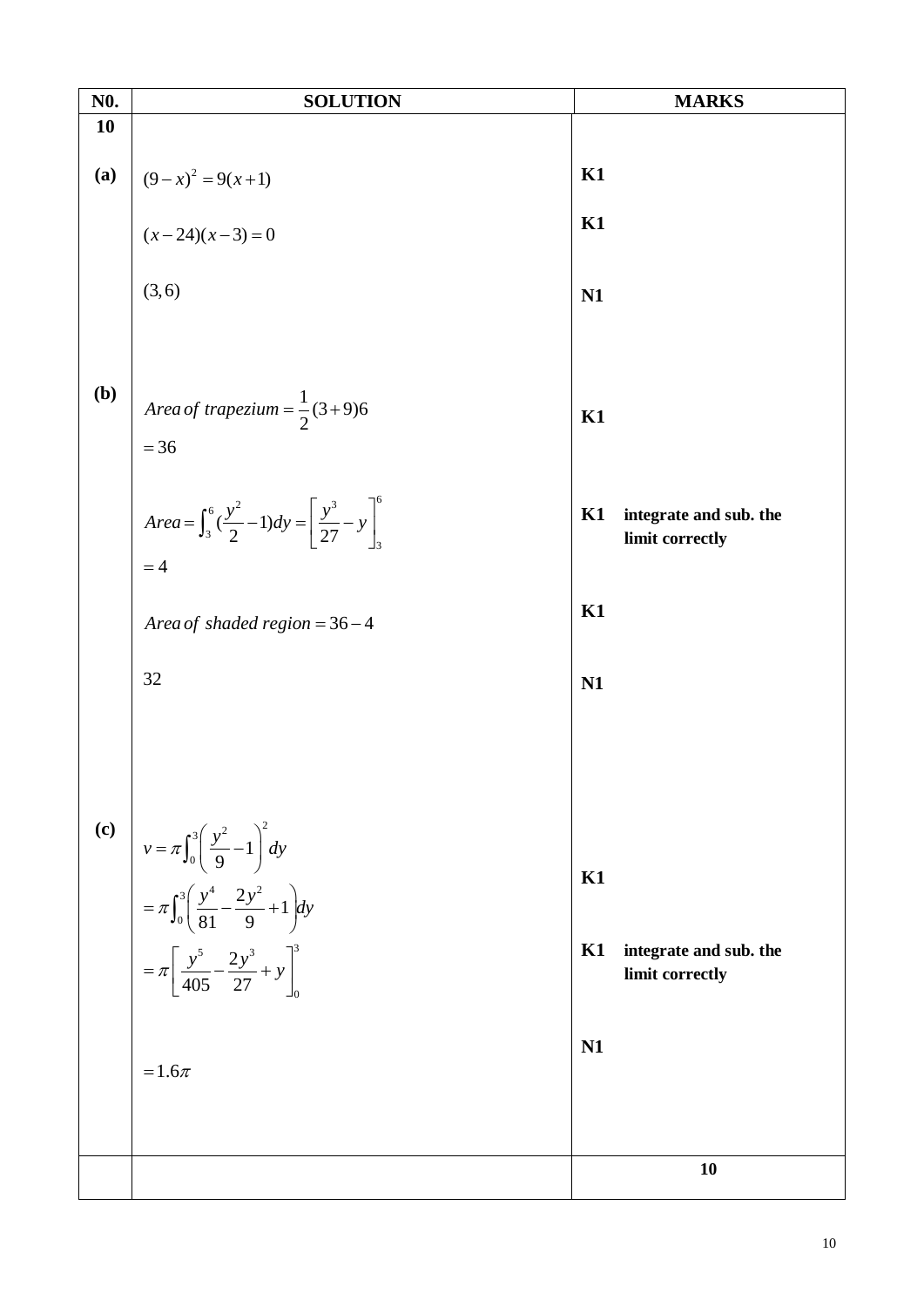| N <sub>0</sub> .    | <b>SOLUTION</b>                                             |      |      |      |      |      |      |               | <b>MARKS</b>            |
|---------------------|-------------------------------------------------------------|------|------|------|------|------|------|---------------|-------------------------|
| 11                  |                                                             |      |      |      |      |      |      |               |                         |
| (a)                 |                                                             |      |      |      |      |      |      |               |                         |
|                     | $\frac{1}{\sqrt{2}}$                                        | 0.33 | 0.25 | 0.20 | 0.17 | 0.14 | 0.10 | N1            | <b>6</b> correct values |
|                     | $\boldsymbol{\mathcal{X}}$                                  |      |      |      |      |      |      |               |                         |
|                     | $\frac{1}{1}$                                               | 0.98 | 1.85 | 2.34 | 2.55 | 2.90 | 3.30 | N1            | <b>6</b> correct values |
|                     | $\mathcal{Y}$                                               |      |      |      |      |      |      |               |                         |
|                     |                                                             |      |      |      |      |      |      |               |                         |
|                     |                                                             |      |      |      |      |      |      |               |                         |
|                     |                                                             |      |      |      |      |      |      |               |                         |
|                     |                                                             |      |      |      |      |      |      | K1            | Plot / Correct axes &   |
|                     |                                                             |      |      |      |      |      |      | uniform scale |                         |
|                     |                                                             |      |      |      |      |      |      | N1            | 6 points plotted        |
|                     |                                                             |      |      |      |      |      |      |               | correctly               |
|                     |                                                             |      |      |      |      |      |      |               |                         |
|                     |                                                             |      |      |      |      |      |      | N1            | Line of best-fit        |
|                     |                                                             |      |      |      |      |      |      |               |                         |
|                     |                                                             |      |      |      |      |      |      |               |                         |
|                     |                                                             |      |      |      |      |      |      |               |                         |
| ( <b>b</b> )<br>(i) | $\frac{1}{y} = pq\left(\frac{1}{x}\right) + p$<br>$p = 4.3$ |      |      |      |      |      |      | K1            | for y-intercept         |
|                     |                                                             |      |      |      |      |      |      |               |                         |
|                     |                                                             |      |      |      |      |      |      | N1            |                         |
|                     |                                                             |      |      |      |      |      |      |               |                         |
| (ii)                |                                                             |      |      |      |      |      |      | K1            | finding gradient        |
|                     | $q(4.3) = -10.06$<br>$q = 2.340$                            |      |      |      |      |      |      |               |                         |
|                     |                                                             |      |      |      |      |      |      | N1            |                         |
|                     |                                                             |      |      |      |      |      |      |               |                         |
|                     |                                                             |      |      |      |      |      |      |               |                         |
| (iii)               | $\frac{1}{y} = 3.05$<br>$y = 0.3279$                        |      |      |      |      |      |      |               |                         |
|                     |                                                             |      |      |      |      |      |      |               |                         |
|                     |                                                             |      |      |      |      |      |      | N1            |                         |
|                     |                                                             |      |      |      |      |      |      |               |                         |
|                     |                                                             |      |      |      |      |      |      |               |                         |
|                     |                                                             |      |      |      |      |      |      |               |                         |
|                     |                                                             |      |      |      |      |      |      |               |                         |
|                     |                                                             |      |      |      |      |      |      |               | 10                      |
|                     |                                                             |      |      |      |      |      |      |               |                         |
|                     |                                                             |      |      |      |      |      |      |               |                         |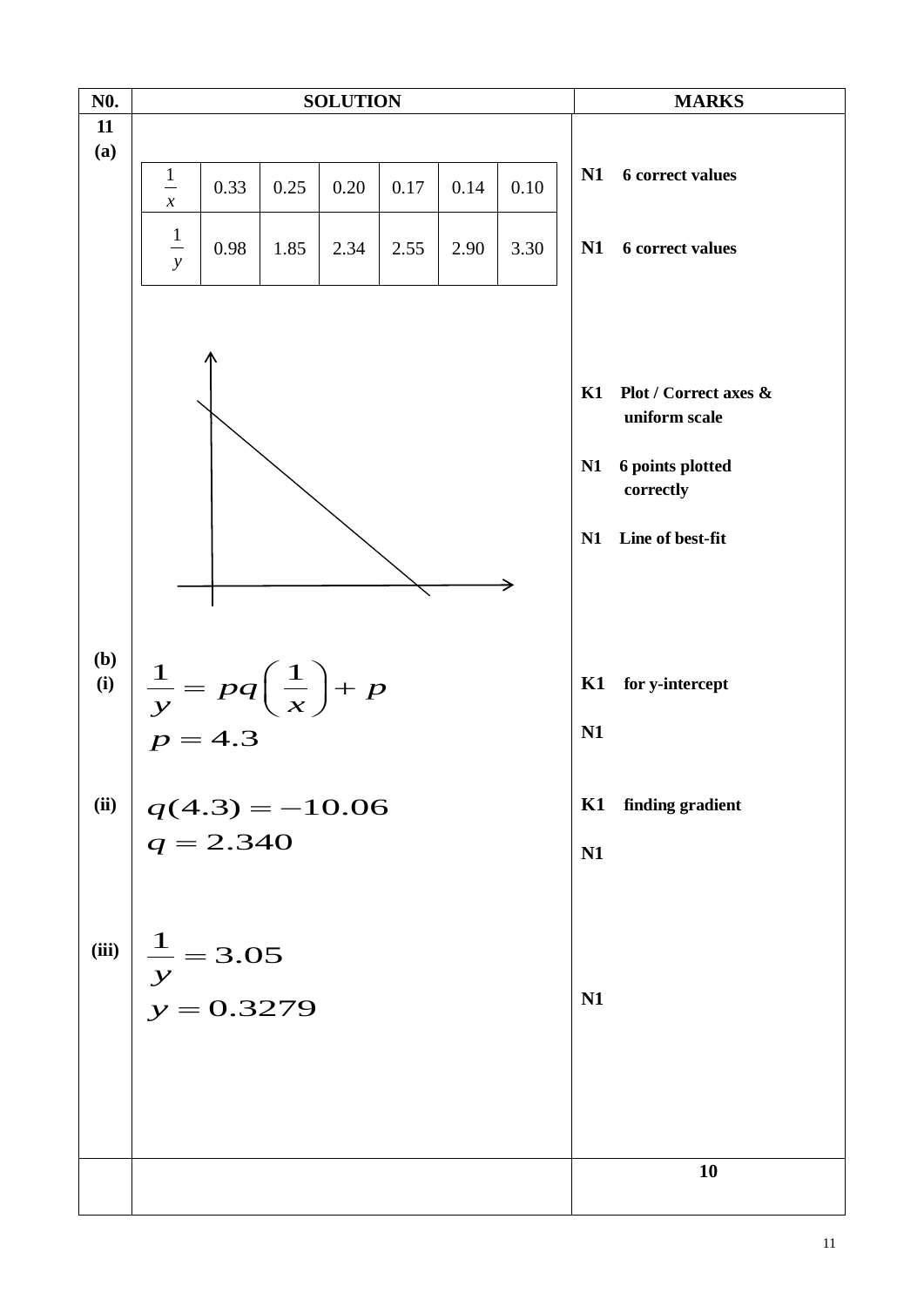| N <sub>0</sub> . | <b>SOLUTION</b>                                                                              | <b>MARKS</b>                              |
|------------------|----------------------------------------------------------------------------------------------|-------------------------------------------|
| 12               |                                                                                              |                                           |
| (a)              | $S = \int (3t^2 - 4t - 4)dt$                                                                 |                                           |
|                  | $=t^3-2t^2-4t$<br>$=(3)^3-2(3)^2-4(3)$                                                       | K1<br>K1                                  |
|                  | $=-3$                                                                                        | N1                                        |
| (b)              | $(3t+2)(t-2) = 0$                                                                            | K1                                        |
|                  | $t = 2$                                                                                      | N1                                        |
| (c)              | $a=0$                                                                                        |                                           |
|                  | $6t - 4 = 0$<br>$t = \frac{2}{3} s$                                                          |                                           |
|                  | $v = 3(\frac{2}{3})^2 - 4(\frac{2}{3}) - 4$<br>$=-5\frac{1}{3}$                              | <b>K1</b> sub. $t = \frac{2}{3} s$ into v |
|                  |                                                                                              | N1                                        |
| (d)              | $S_2 = (\frac{2}{3})^3 - 2(\frac{2}{3})^2 - 4(\frac{2}{3})$ or $S_4 = (4)^3 - 2(4)^2 - 4(4)$ | K1                                        |
|                  | Total distance                                                                               |                                           |
|                  | $=3\frac{7}{27}\times2+16$                                                                   | K1                                        |
|                  | $=22\frac{14}{27}$                                                                           | N1                                        |
|                  |                                                                                              | 10                                        |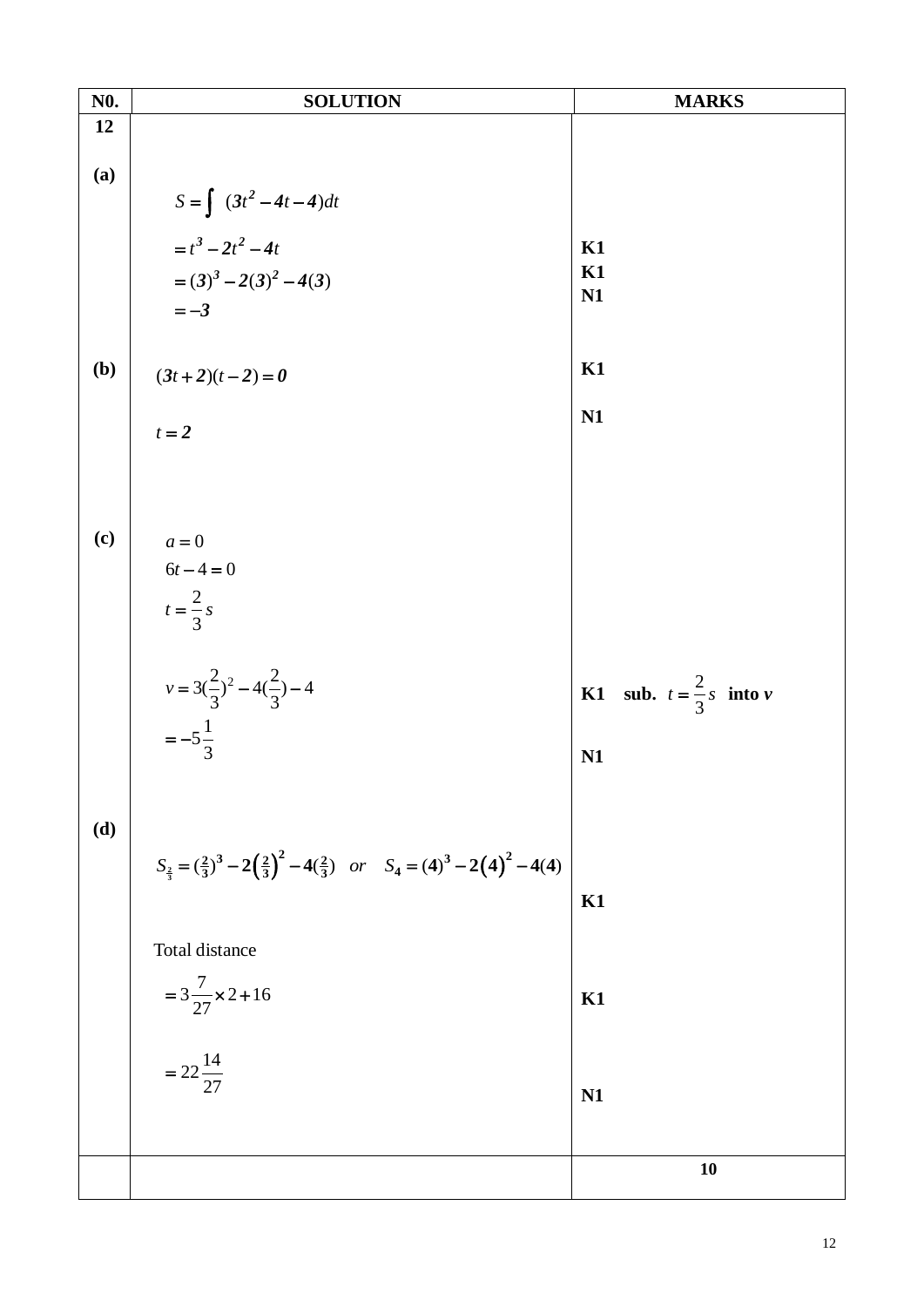| N <sub>0</sub> . | <b>SOLUTION</b>                                                | <b>MARKS</b>                            |
|------------------|----------------------------------------------------------------|-----------------------------------------|
| 13               |                                                                |                                         |
|                  | (a)                                                            |                                         |
|                  | $PR = 4.8 + 1.6 = 6.4$                                         | P1                                      |
|                  | $\frac{\sin \angle PQN}{6.4} = \frac{\sin 40^{\circ}}{18.6}$   |                                         |
|                  |                                                                | Use sine rule<br>K1                     |
|                  | $\sin \angle PQN = 0.221174$                                   | N1                                      |
|                  | $\angle PQN = 12.778^\circ$                                    |                                         |
|                  |                                                                |                                         |
|                  | (b)                                                            |                                         |
|                  | $6.4^{2} = 18.6^{2} + QR^{2} - 2(18.6)(QR)\cos 12.778^{\circ}$ | K1 Use cosine rule                      |
|                  | $QR^2 - 36.2787QR + 305 = 0$                                   | Solve quadratic equation<br>K1          |
|                  | $QR = 23.042$ , $13.2367$<br>$\therefore QR = 23.042$          | N1                                      |
|                  |                                                                |                                         |
|                  |                                                                |                                         |
|                  | (c)                                                            | <b>P1</b>                               |
|                  | $\frac{16}{64} = \frac{1}{4}$                                  |                                         |
|                  | $MN = \frac{18 \cdot 6}{4} = 4 \cdot 65$                       | P1                                      |
|                  | $\angle NMR = 127.222^\circ$                                   |                                         |
|                  | $A = \frac{1}{2}(4.65)(1.6)\sin 127.222^\circ$                 | <b>K1</b> Use $A = \frac{1}{2}ab\sin c$ |
|                  | $= 2.962$                                                      | N1                                      |
|                  |                                                                |                                         |
|                  |                                                                |                                         |
|                  |                                                                |                                         |
|                  |                                                                | 10                                      |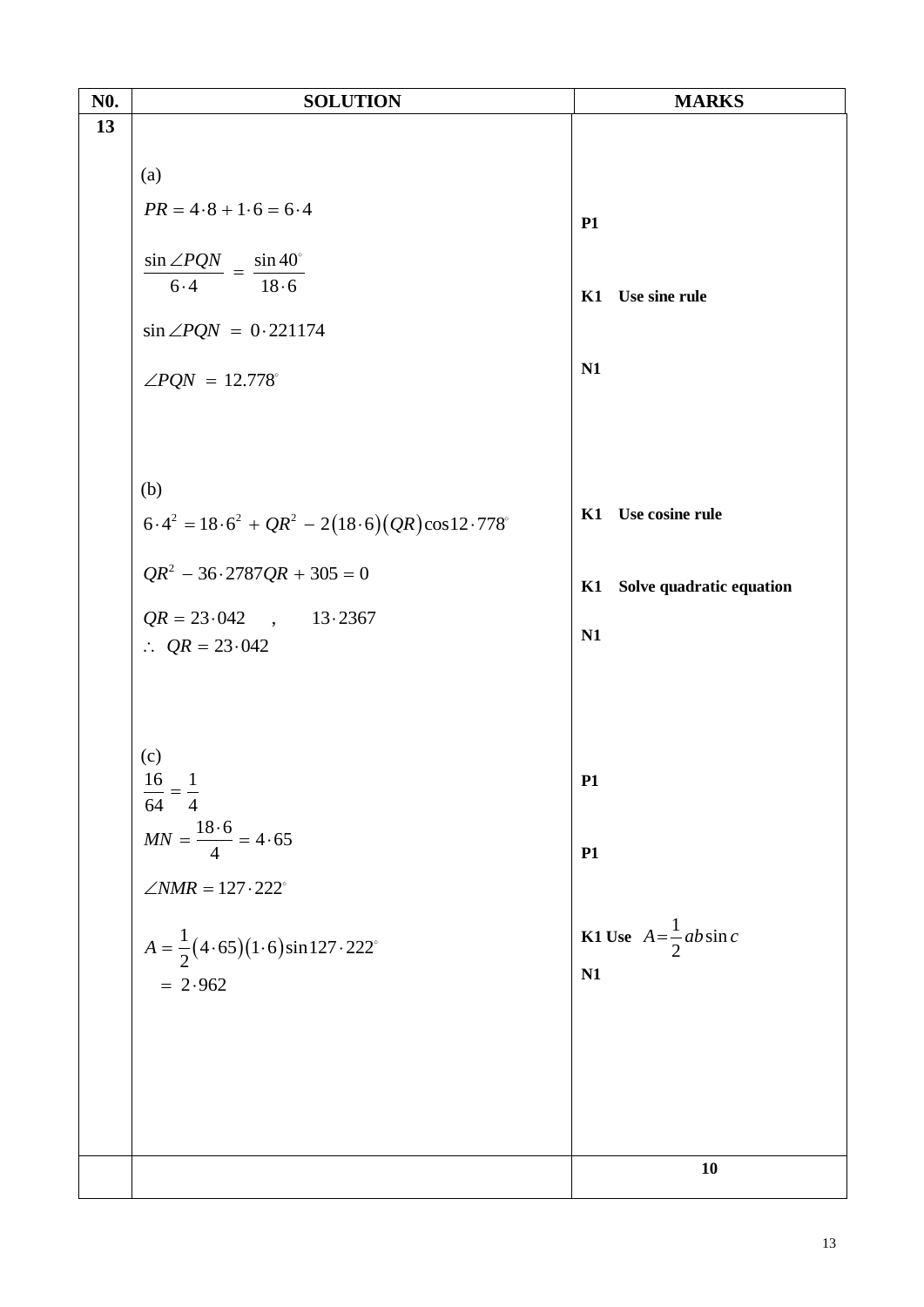| N <sub>0</sub> . | <b>SOLUTION</b>                                                                                                                                            | <b>MARKS</b>         |
|------------------|------------------------------------------------------------------------------------------------------------------------------------------------------------|----------------------|
| 14               |                                                                                                                                                            |                      |
| (a)              | $\frac{p}{2.50}$ × 100 = 108                                                                                                                               | K1                   |
|                  | $p = 2.70$                                                                                                                                                 | N <sub>1</sub>       |
| (b)              | 120, 100, 105, 90                                                                                                                                          | <b>P1</b>            |
|                  | $P:\frac{125\times120}{100}=150$<br>$Q:\frac{115\times100}{100} = 115$<br>$R:\frac{108\times105}{100} = 113.40$<br>$S: \frac{148 \times 90}{100} = 133.20$ | K1<br>N <sub>1</sub> |
|                  | $\overline{I} = \frac{150 \times 2 + 115 \times 4 + 113.40 \times 1 + 133.20 \times 3}{I}$<br>10                                                           | K1                   |
|                  | $= 127.30$                                                                                                                                                 | N1                   |
| (c)              | $1250 \times 2 + 100 \times 4 + 105 \times 1 + 90 \times 3$<br>$\overline{I}$<br>$=$ $\frac{12}{1}$<br>10<br>$=101\!\cdot\!5$                              | K1                   |
|                  | $\frac{p}{25}$ × 100 = 101.5                                                                                                                               | K1                   |
|                  | $p = 25.375$                                                                                                                                               | N <sub>1</sub>       |
|                  |                                                                                                                                                            |                      |
|                  |                                                                                                                                                            | 10                   |